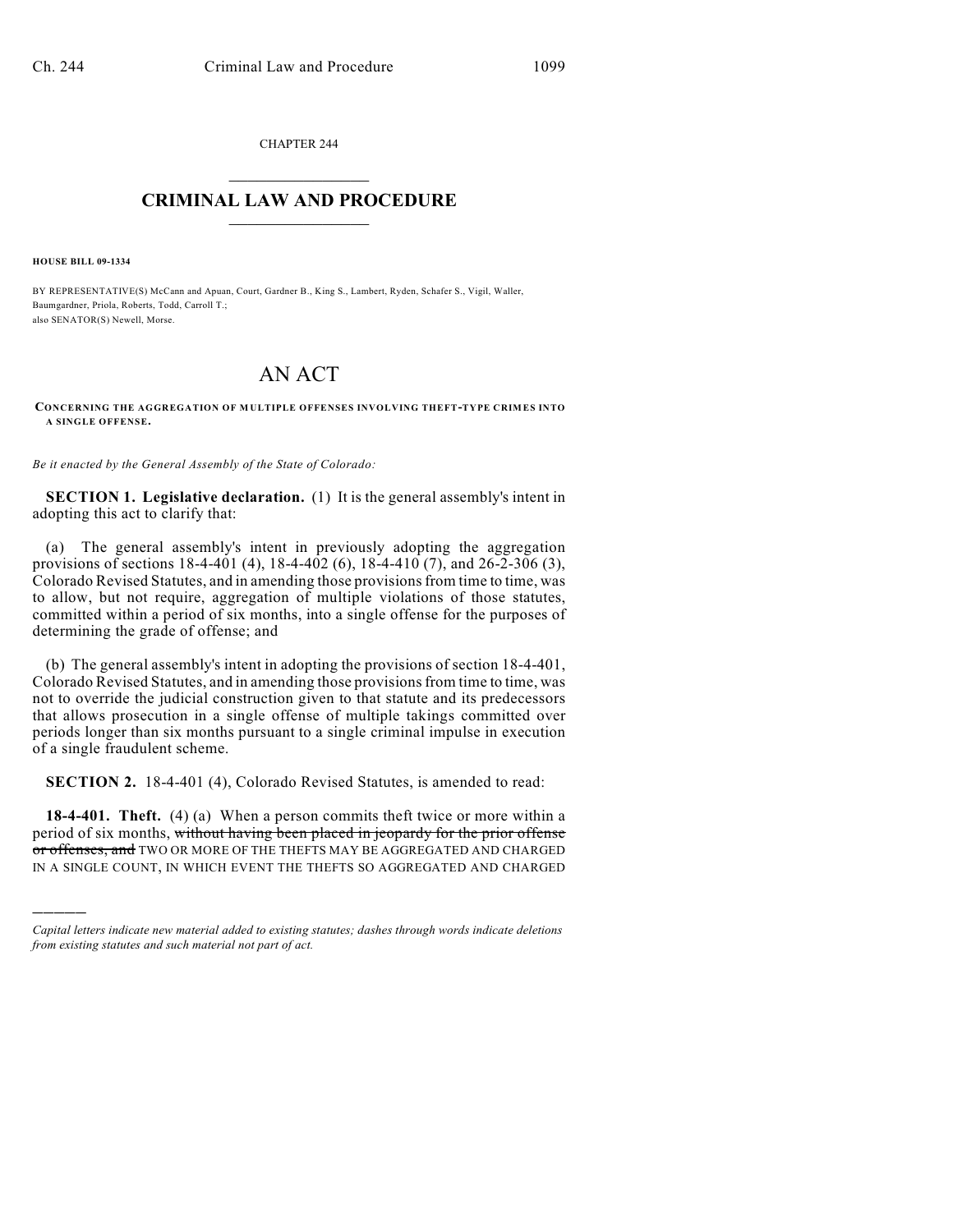SHALL CONSTITUTE A SINGLE OFFENSE, AND, IF the aggregate value of the things involved is one thousand dollars or more but less than twenty thousand dollars, it is a class 4 felony; however, if the aggregate value of the things involved is twenty thousand dollars or more, it is a class 3 felony.

(b) WHEN A PERSON COMMITS THEFT TWICE OR MORE AGAINST THE SAME PERSON PURSUANT TO ONE SCHEME OR COURSE OF CONDUCT, THE THEFTS MAY BE AGGREGATED AND CHARGED IN A SINGLE COUNT, IN WHICH EVENT THEY SHALL CONSTITUTE A SINGLE OFFENSE, AND, IF THE AGGREGATE VALUE OF THE THINGS INVOLVED IS ONE THOUSAND DOLLARS OR MORE BUT LESS THAN TWENTY THOUSAND DOLLARS, IT IS A CLASS 4 FELONY; HOWEVER, IF THE AGGREGATE VALUE OF THE THINGS INVOLVED IS TWENTY THOUSAND DOLLARS OR MORE, IT IS A CLASS 3 FELONY.

**SECTION 3.** 18-4-402 (6), Colorado Revised Statutes, is amended to read:

**18-4-402. Theft of rental property.** (6) When a person commits theft of rental property twice or more within a period of six months, without having been placed in jeopardy for the prior offense or offenses and TWO OR MORE OF THE THEFTS OF RENTAL PROPERTY MAY BE AGGREGATED AND CHARGED IN A SINGLE COUNT, IN WHICH EVENT THE THEFTS SO AGGREGATED AND CHARGED SHALL CONSTITUTE A SINGLE OFFENSE, AND, IF the aggregate value of the property involved is one thousand dollars or more but less than twenty thousand dollars, it is a class 5 felony; however, if the aggregate value of the property involved is twenty thousand dollars or more, it is a class 3 felony.

**SECTION 4.** 18-4-410 (7), Colorado Revised Statutes, is amended to read:

**18-4-410. Theft by receiving.** (7) When a person commits theft by receiving twice or more within a period of six months, without having been placed in jeopardy for the prior offenses and TWO OR MORE OF THE THEFTS BY RECEIVING MAY BE AGGREGATED AND CHARGED IN A SINGLE COUNT, IN WHICH EVENT THE THEFTS SO AGGREGATED AND CHARGED SHALL CONSTITUTE A SINGLE OFFENSE, AND, IF the aggregate value of the things involved is one thousand dollars or more but less than twenty thousand dollars, it is a class 4 felony; however, if the aggregate value of the things involved is twenty thousand dollars or more, it is a class 3 felony.

**SECTION 5.** 26-2-306 (3), Colorado Revised Statutes, is amended to read:

**26-2-306. Trafficking in food stamps.** (3) When a person commits the offense of trafficking in food stamps twice or more within a period of six months, without having been placed in jeopardy for the prior offenses or offenses and TWO OR MORE OF THE OFFENSES MAY BE AGGREGATED AND CHARGED IN A SINGLE COUNT, IN WHICH EVENT THE OFFENSES SO AGGREGATED AND CHARGED SHALL CONSTITUTE A SINGLE OFFENSE, AND, IF the aggregate value of the food stamps involved is one thousand dollars or more but less than twenty thousand dollars, it is a class 4 felony; however, if the aggregate value of the food stamps involved is twenty thousand dollars or more, it is a class 3 felony.